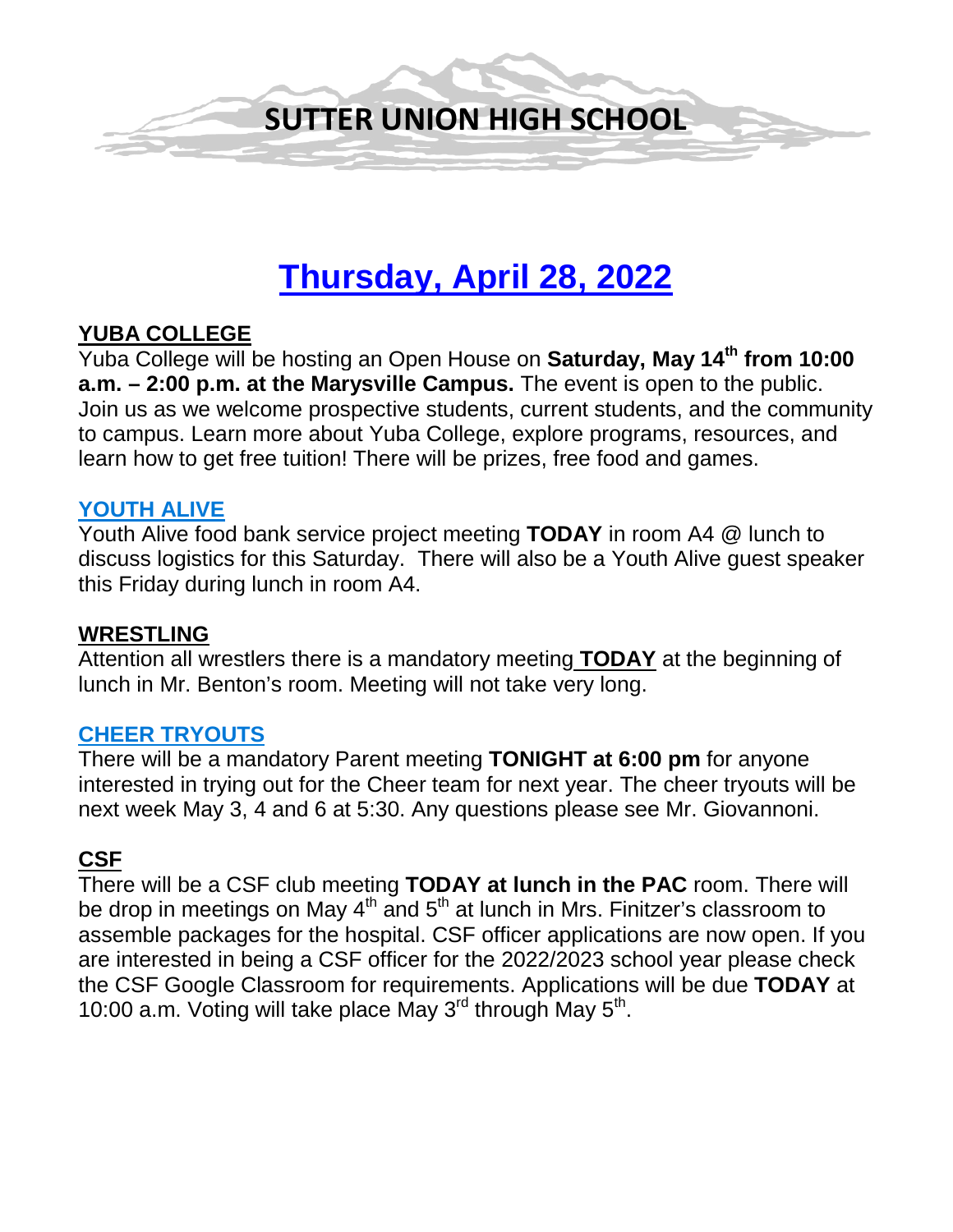**SUTTER UNION HIGH SCHOOL**

### **YUBA COUNTY SHERIFF'S DEPARTMENT**

Any students that are interested in applying for the Yuba County Sheriff's Department check in with the counseling department. All interested applicants must meet these minimum qualifications:

- Must be 16-21 years old at the time of application
- Cadets must possess a high school diploma, or GED equivalent, or be currently enrolled in high school. Cades currently enrolled in high school or college must maintain a minimum 2.0 GPA.
- Cadets must be in good physical condition
- Cadets must conform to the high ethical standards of the law enforcement profession. Cadets may not have a prior felony conviction
- Cadets must donate a minimum of 16 hours each month. They are expected to attend monthly meetings and training.

#### **PROM**

Seniors and Juniors who owe detentions must make them up before they can purchase prom tickets. If you are on the detention list you will not be able to purchase or attend prom until your detention hours are made up. If you have questions about detentions please see the main office.

Prom tickets are on sale **for \$35**. Beginning **Monday, May 2nd prices will increase to \$40.** 

# **POWDER PUFF**

PowderPuff Football Sign-ups for student players and coaches continue through Wednesday, May 4th. Games will be played on Wednesday 5/18 and practices will take place on Monday and Tuesday May 16th and 17th at 5:30 pm. Cost for jerseys is \$25 per person. Pay at the ASB window and bring your receipt to Mrs. Franco's room (E23) when you sign up to play or coach.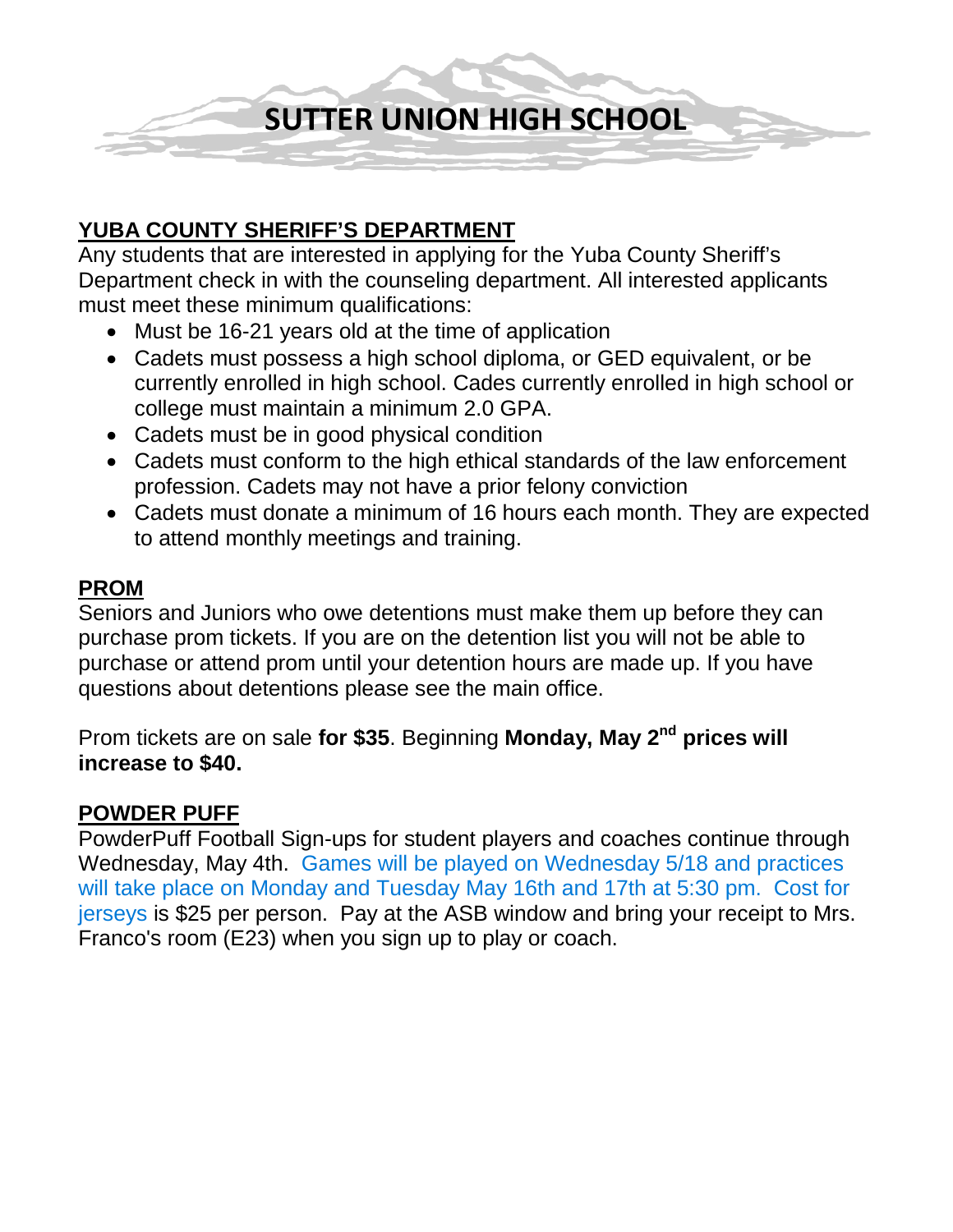

# **CLASS FEES**

Pay for your  $2^{nd}$  semester class fee now to avoid being put on the fines list that will be coming out soon!! You can pay before school, at break, lunch, after school or online at shopsutterhigh.com

# **SENIORS**

# **GRAD NIGHT**

**SENIORS:** If you would like to sell raffle tickets for the gun raffle see Mrs. Little in the library to pick up tickets.

**Sutter Union High School Booster Club** is privileged to offer an **[athletic](https://ca02205833.schoolwires.net/Page/8453)  [scholarship](https://ca02205833.schoolwires.net/Page/8453)** award to two male and two female athletes of Sutter Union High School. One male and one female athlete will be awarded a \$750 scholarship; and one male and one female athlete will be awarded a \$500 scholarship. Recipients will be chosen based on the following criteria:

- character and citizenship
- completion of application
- short essay
- letter of recommendations
- formal interview

Download a copy of the application from the Scholarship and Awards section of our website or pick up a hard copy from the Counseling and Career Center.

All applications must be submitted to the counseling office. **Deadline extended to Friday, May 6, 2022, at 3:00 p.m.**

Take advantage of this great opportunity!